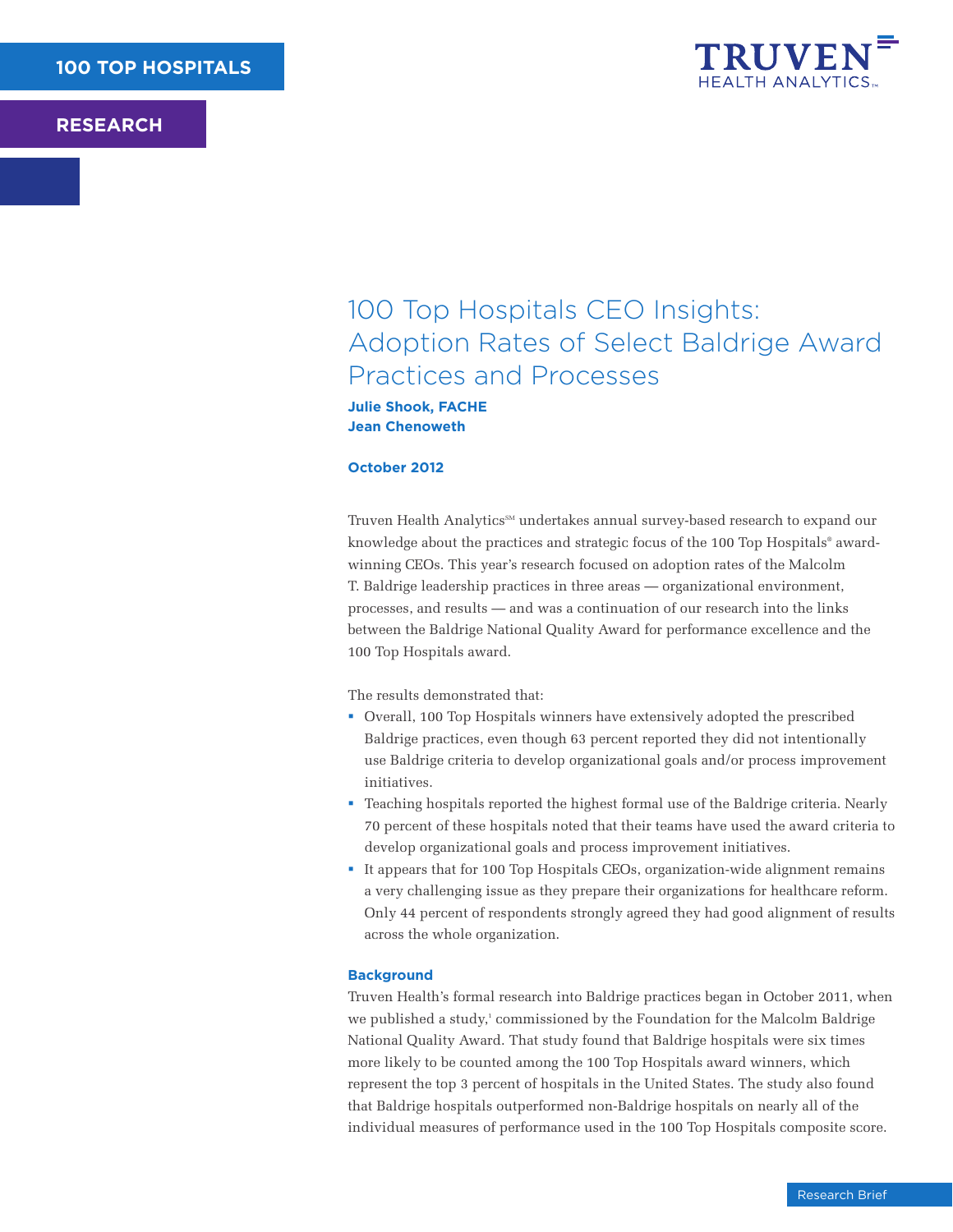The goal of this year's 100 Top Hospitals survey was to understand more specifically whether there is a relationship between the 100 Top Hospitals award and the Baldrige program, beyond high performance. We wanted to understand the degree to which 100 Top Hospitals leadership teams have adopted Baldrige practices regardless of whether they have applied for a Baldrige award.

#### **Methodology**

We conducted a brief survey with the 2012 100 Top Hospitals award winners between April and May 2012. The survey contained 26 questions organized into four areas: organizational environment, processes, results, and basic demographic information. The questions were written by a Truven Health researcher with an extensive background in hospital performance management and an analyst with expertise in survey design.

Respondents were offered a choice of a paper or online survey; hard-copy surveys were mailed and a link to the online survey was sent to all CEOs of hospitals that won a 2012 100 Top Hospitals award. To boost response, follow-up calls were made to all CEOs who had not responded after two weeks, and again after three weeks.

The survey was closed in late May 2012, with 63 percent of hospitals responding. Considering the percentage of winners the 100 Top Hospitals study selects from each comparison group, the responses were well distributed across the five groups. (Compare "surveys received" and "percent of winners" columns in Figure 1.)

| <b>Figure 1: Survey Responses</b> |                                   |                                     |                                            |  |  |  |  |  |  |
|-----------------------------------|-----------------------------------|-------------------------------------|--------------------------------------------|--|--|--|--|--|--|
| <b>Hospital Comparison Group</b>  | <b>Surveys</b><br><b>Received</b> | <b>Percent of</b><br><b>Winners</b> | <b>Percent of</b><br><b>Group Received</b> |  |  |  |  |  |  |
| Major Teaching Hospital           | 10                                | 15                                  | 67%                                        |  |  |  |  |  |  |
| Teaching Hospital                 | 15                                | 25                                  | 60%                                        |  |  |  |  |  |  |
| Large Community Hospital          | 10                                | 20                                  | 50%                                        |  |  |  |  |  |  |
| Medium Community Hospital         | 10                                | 20                                  | 50%                                        |  |  |  |  |  |  |
| <b>Small Community Hospital</b>   | 16                                | 20                                  | 80%                                        |  |  |  |  |  |  |
| Unknown                           | $\overline{2}$                    |                                     |                                            |  |  |  |  |  |  |
| <b>TOTAL</b>                      | 63                                | 100%                                | 63%                                        |  |  |  |  |  |  |

#### **Findings**

#### Top Hospitals Are Following Recommended Practices

The fact that top-performing hospitals have an ingrained organization-wide culture of performance improvement was not news to our 100 Top Hospitals research team; this was a theme that ran through our interviews with 100 Top Hospitals CEOs during our 2011 survey research,<sup>2</sup> and one that has shown itself anecdotally again and again in our work with these top leaders.

The results of this year's survey make it clear that 100 Top Hospitals winners have indeed adopted Baldrige practices through much of their organizations — but they just might not know it. More than 80 percent of the respondents agreed or strongly agreed that they have implemented the practices listed on the survey (which were Baldrige practices, but not identified as such, Figure 5), with the exception of alignment of results across all areas (68 percent, Figure 5). But many appeared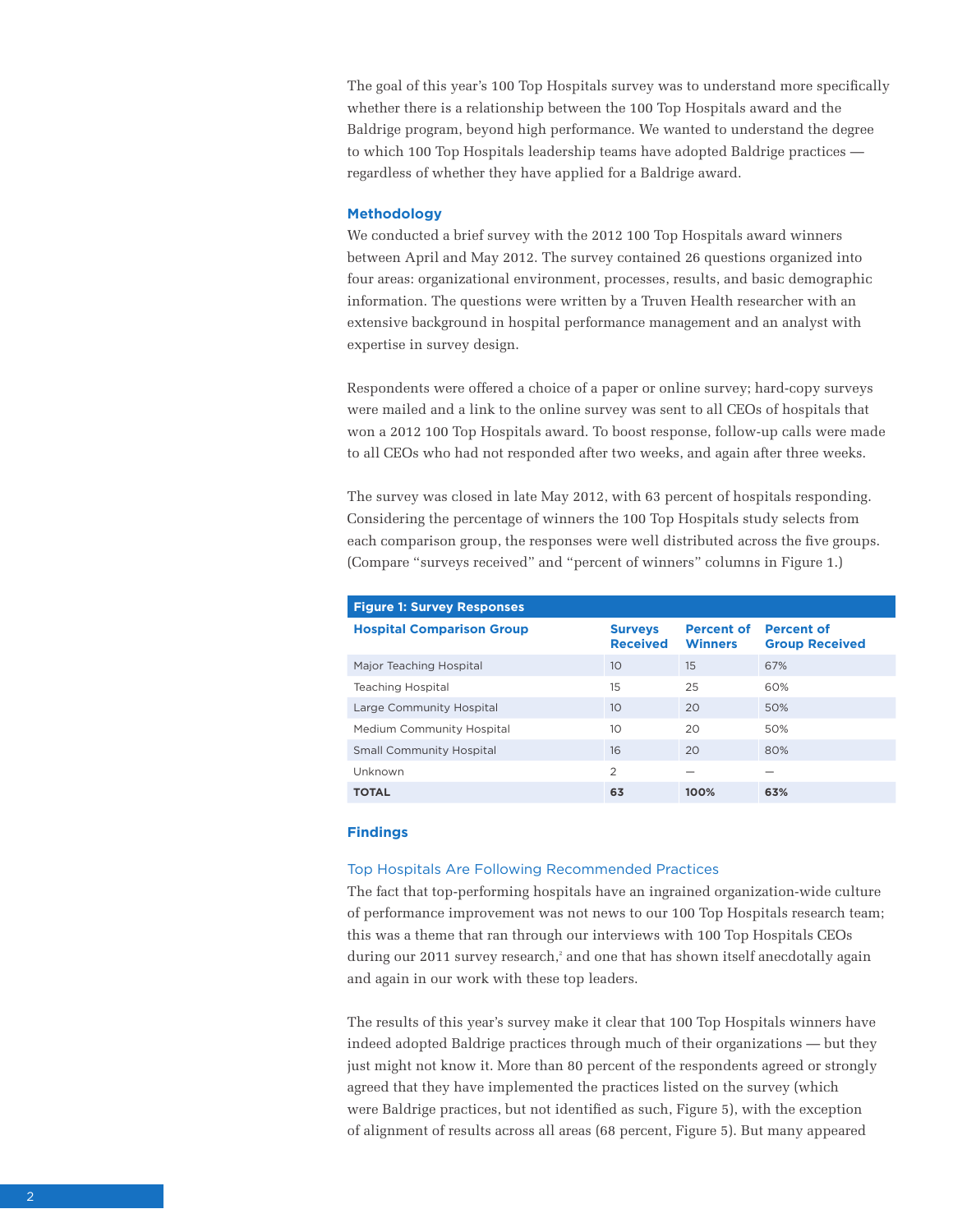unaware that their practices and Baldrige practices are the same — only 37 percent said they used the criteria to develop organizational goals, and of those, most (69 percent) have never applied for a Baldrige-based award (Figure 2). *Note: Baldrigebased awards include the Baldrige Award itself and state quality awards patterned after Baldrige.* 



Given that Baldrige practices are published on the Internet and the criteria are available to all who are interested, this presents a chicken-and-egg question: Were these best practices enacted before Baldrige or because of Baldrige? We believe that it doesn't matter. The practices are important regardless and can become a foundation for evidence-based management after further research.

## Teaching Hospitals Report Highest Baldrige Use for Goal-Setting

Looking at Baldrige criteria practices and award application rates by comparison group, we found that teaching hospitals reported the highest formal use of the Baldrige criteria. When asked, "Has your team ever used the National Baldrige Award criteria to develop organizational goals and/or process improvement initiatives?" nearly 70 percent of teaching hospitals said yes (Figure 3). This group also had the highest rate of applications for Baldrige-based awards (56 percent), with 44 percent of teaching hospital respondents winning an award (Figure 4).

Large community hospitals were a distant second in reporting the use of Baldrige criteria (40 percent). Of these hospitals, 30 percent reported applying for Baldrigebased awards and winning them (Figures 3 and 4).

Although small community hospitals had relatively low percentages for all listed Baldrige practices, they were close to large community hospitals in applying for Baldrige-based awards (29 percent), and 24 percent reported winning an award (Figures 3 and 4).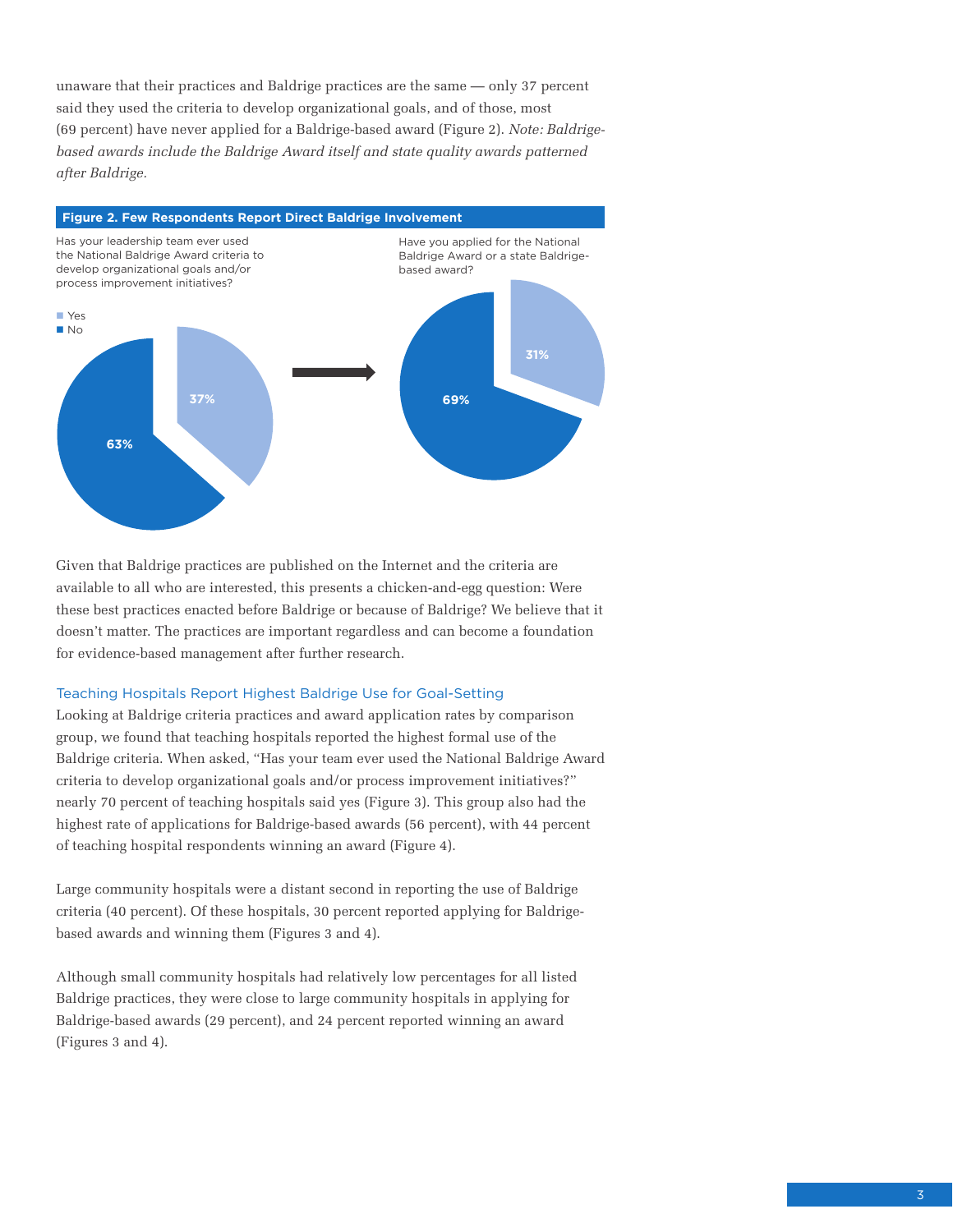

**Figure 4: Teaching Hospitals Report Highest Award Application and Win Rates**



*\*No hospitals in this group reported winning an award.*

#### **Assessing Organizational Environment**

Of the Baldrige practices detailed in our survey, it appears that as a group, the 100 Top Hospitals winners are performing best in assessing their environment (Figure 5), specifically:

- § Identifying key stakeholders, suppliers, and partners (76 percent strongly agree)
- § Addressing early indications of shifts in technology, markets, healthcare services, patient and stakeholder preferences, competition, the economy, and the regulatory environment (67 percent strongly agree)

More than half (58 percent) said they have a detailed profile of their workforce (i.e., by employment segment, detailing education levels, longevity, age mix, diversity, and other factors important to achieving organizational goals), but less than half of the CEOs surveyed strongly agreed that they have:

- § A written assessment of the organization's core competencies and their relationship to the mission or a written market profile that includes key market segment requirements (for both, 49 percent strongly agreed)
- § Routinely addressed key stakeholder, supplier, and partner relationships in planning, performance improvement, and communications processes (46 percent strongly agreed)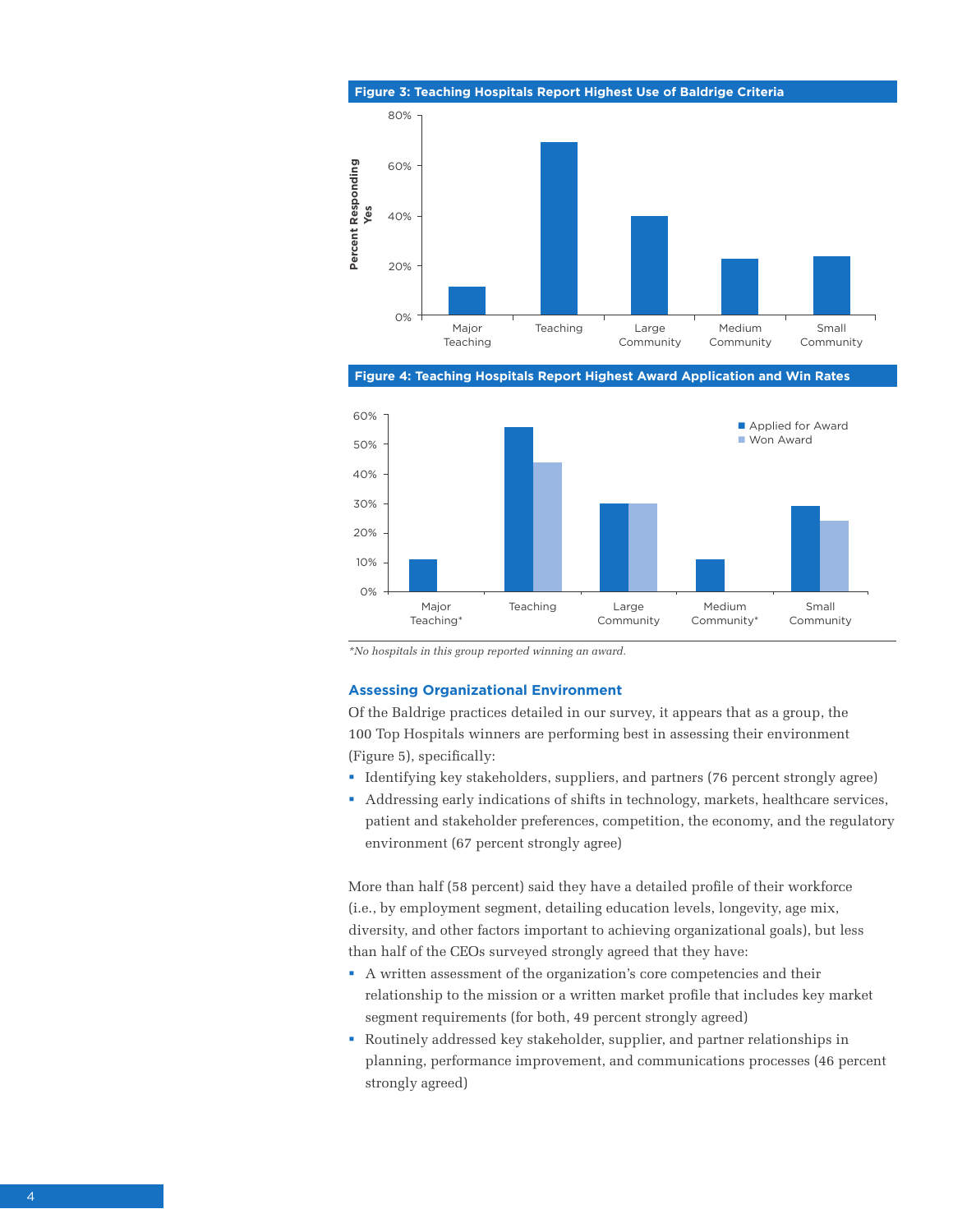| <b>Figure 5: Practice Adoption Rates, All Hospitals Surveyed</b> |                                                     |                                                       |                                                          |  |  |  |  |  |  |
|------------------------------------------------------------------|-----------------------------------------------------|-------------------------------------------------------|----------------------------------------------------------|--|--|--|--|--|--|
| <b>Survey</b><br><b>Question</b>                                 | <b>Baldrige Practice Question Summary</b>           | <b>Respondents that</b><br><b>Strongly Agreed (%)</b> | <b>Respondents that Agreed</b><br>or Strongly Agreed (%) |  |  |  |  |  |  |
| 3                                                                | Identify key stakeholders                           | 76                                                    | 95                                                       |  |  |  |  |  |  |
| 8a                                                               | Plan for shifts in tech, markets, competition       | 67                                                    | 92                                                       |  |  |  |  |  |  |
| 11                                                               | Workforce engagement assessed and used              | 62                                                    | 92                                                       |  |  |  |  |  |  |
| 7                                                                | Workforce understands goals and acts on them        | 60                                                    | 95                                                       |  |  |  |  |  |  |
| 15                                                               | Outcomes by service line and patient segment        | 60                                                    | 92                                                       |  |  |  |  |  |  |
| 9                                                                | Formal workforce learning programs                  | 59                                                    | 92                                                       |  |  |  |  |  |  |
| 10 <sup>°</sup>                                                  | Two-way internal communications                     | 59                                                    | 97                                                       |  |  |  |  |  |  |
| 8b                                                               | Projections of future performance                   | 59                                                    | 87                                                       |  |  |  |  |  |  |
| 6                                                                | Detailed workforce profile                          | 58                                                    | 86                                                       |  |  |  |  |  |  |
| 12                                                               | Patient and stakeholder feedback obtained           | 57                                                    | 97                                                       |  |  |  |  |  |  |
| $\mathbf{1}$                                                     | Written core competencies                           | 49                                                    | 81                                                       |  |  |  |  |  |  |
| 2                                                                | Market profiles by segment                          | 49                                                    | 81                                                       |  |  |  |  |  |  |
| $\overline{4}$                                                   | Define key stakeholders                             | 48                                                    | 87                                                       |  |  |  |  |  |  |
| 5                                                                | Plans and communications address stakeholder groups | 46                                                    | 89                                                       |  |  |  |  |  |  |
| 16                                                               | Good results alignment across organization          | 44                                                    | 68                                                       |  |  |  |  |  |  |
| 13                                                               | Structured to deliver integrated services           | 43                                                    | 97                                                       |  |  |  |  |  |  |
| 14                                                               | Key work process evaluation cycles                  | 27                                                    | 94                                                       |  |  |  |  |  |  |
|                                                                  |                                                     |                                                       |                                                          |  |  |  |  |  |  |

*Note: See appendix for complete question text.*

### Large Community Hospitals Lead on Organizational Environment Criteria

Based on CEO self-ratings of the identified Baldrige organizational environment practices, large community hospitals led on every one. Using "strongly agreed" as the criterion, nearly all (90 percent) of large community hospital CEOs said they have indentified key stakeholders, and 70 percent said they have both a written assessment of their organization's core competencies and their relationship to the mission and a written market profile that includes key market segment requirements (Figure 6).

Furthermore, 80 percent of these hospitals have a detailed profile of their workforce (i.e., by employment segment, detailing education levels, longevity, age mix, diversity, and other factors important to achieving organizational goals) for their organization (Figure 7).

Finally, 70 percent of large community hospital leaders strongly agreed that their plans and communications address stakeholder needs and that their workforce understands their goals and acts on them (Figure 7).

Medium and small community hospitals reported the lowest adoption of most of the organizational environment practices (Figures 6 and 7).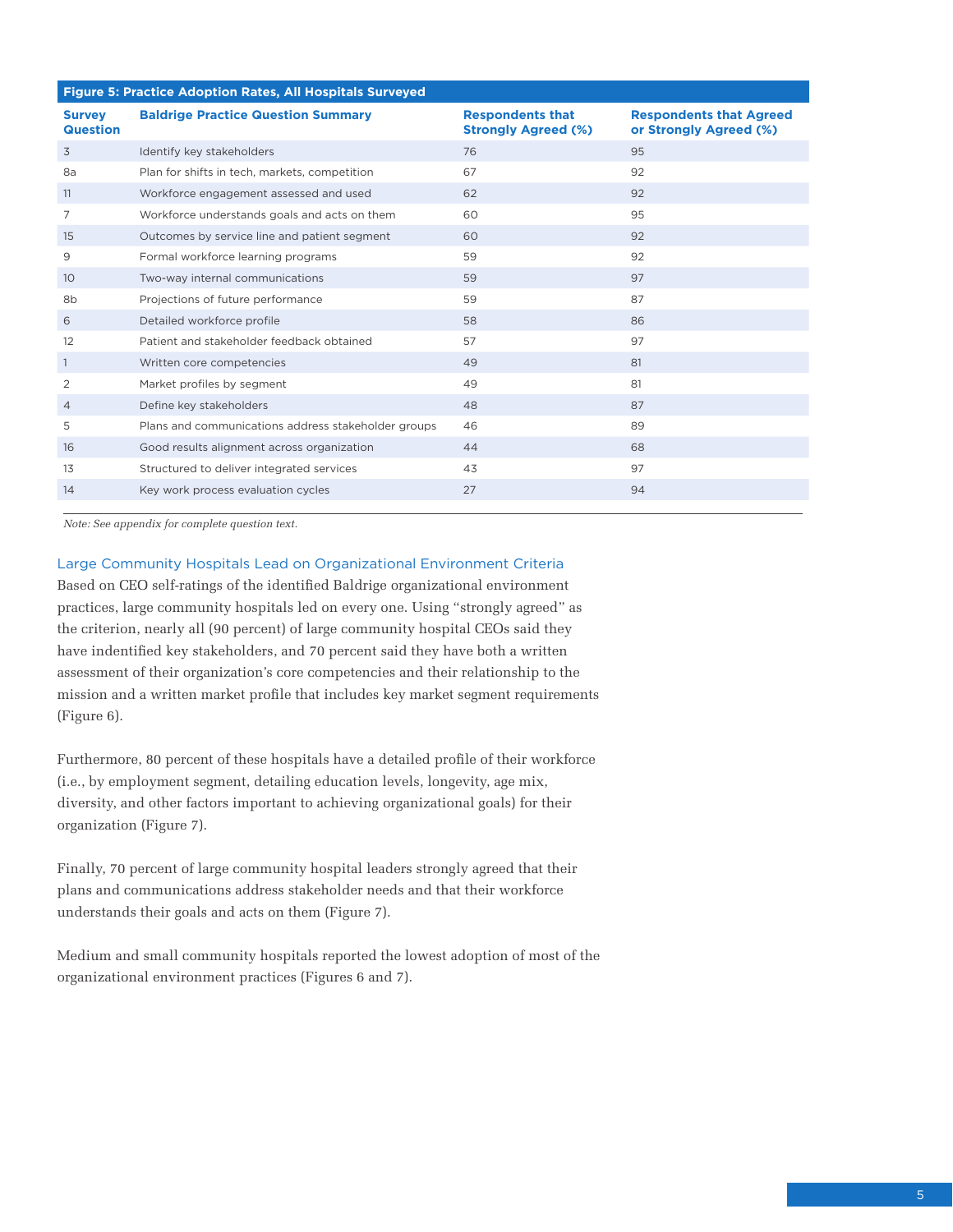**Figure 6: Large Community Hospitals Report Strongest Agreement With Use of Organizational Environment Practices, Part 1** 



**Figure 7: Large Community Hospitals Report Strongest Agreement With Use of Organizational Environment Practices, Part 2**



#### **Following Recommended Processes**

#### Leaders Report High Degree of Baldrige Process Adoption

CEO respondents reported a high degree of adoption of Baldrige process practices overall. More than two-thirds strongly agreed that their organization develops a written strategic plan that uses data and other inputs to address early indications of major shifts in technology, markets, healthcare services, patient and stakeholder preferences, competition, the economy, and the regulatory environment (Figure 5). In addition, 59 percent agreed their strategic plan includes projections of performance and that of key competitors.

The second highest process practice reported by top hospital leaders is assessment and use of workforce engagement information to achieve high-performance work (62 percent). This is also supported by provision of formal programs of workforce learning (59 percent) (Figure 5).

Good communications practices are also widely reported. Fifty-nine percent reported structured, two-way communication processes between leadership and workforce; and 57 percent said they expand that effort to encompass patients and stakeholders (Figure 5).

#### Process Practices Fall Short of Full Integration

Fewer 100 Top Hospitals leaders reported being structured to deliver integrated services to distinct groups of patients, across departmental lines and service provider types (43 percent). Only 27 percent strongly agreed that they prioritize and evaluate each key work process on a scheduled cycle, using data and user feedback to make changes that increase value to patients and stakeholders while reducing cost (Figure 5).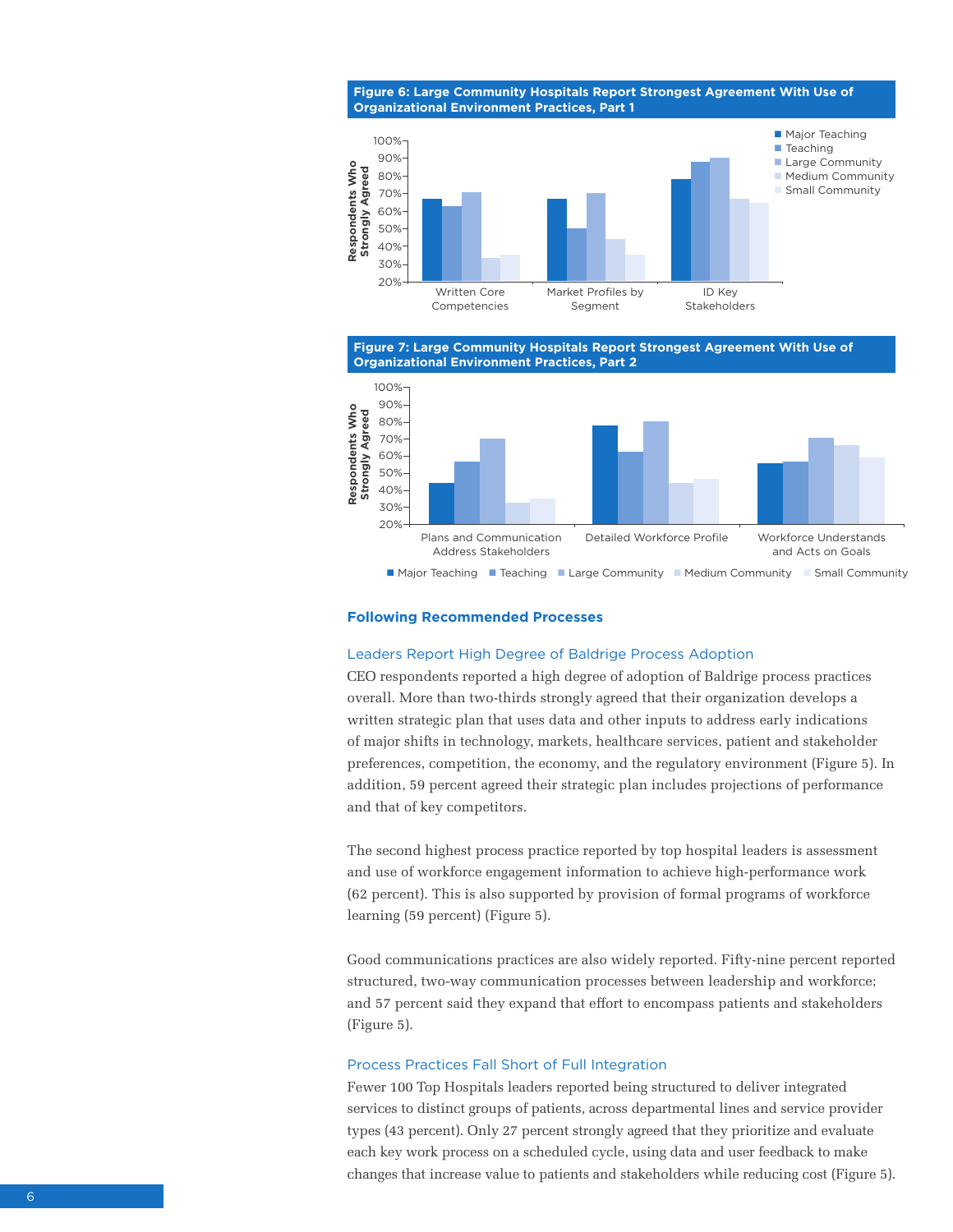# Mixed Results on Implementing Processes by Hospital Type

Based on CEO self-ratings of the identified process practices, large community hospitals once again lead on (Figures 8 and 9):

- Planning for major shifts in technology, markets, competition, and other external factors in their written plans (90 percent)
- § Two-way internal communications (80 percent)
- § Systematically acquiring patient and stakeholder feedback (80 percent)

Major teaching hospitals, however, lead on implementing some of the more complex processes, such as (Figures 8 and 9):

- Projecting future performance (themselves, competitors; 78 percent)
- § Integrating service delivery across departments and providers (67 percent)

Teaching hospitals appear to be more focused on workforce practices. They report strongest agreement with both provision of formal workforce learning programs (88 percent) and assessment of workforce engagement and use of the results to achieve high-performance work (81 percent).

More than other hospital comparison groups, large community hospitals and major teaching hospitals prioritize and evaluate key work process on a scheduled cycle, to make changes that increase value to patients and other stakeholders while reducing cost. But adoption rate is still quite low (33 percent for both groups) (Figure 9).







n Major Teaching n Teaching n Large Community n Medium Community n Small Community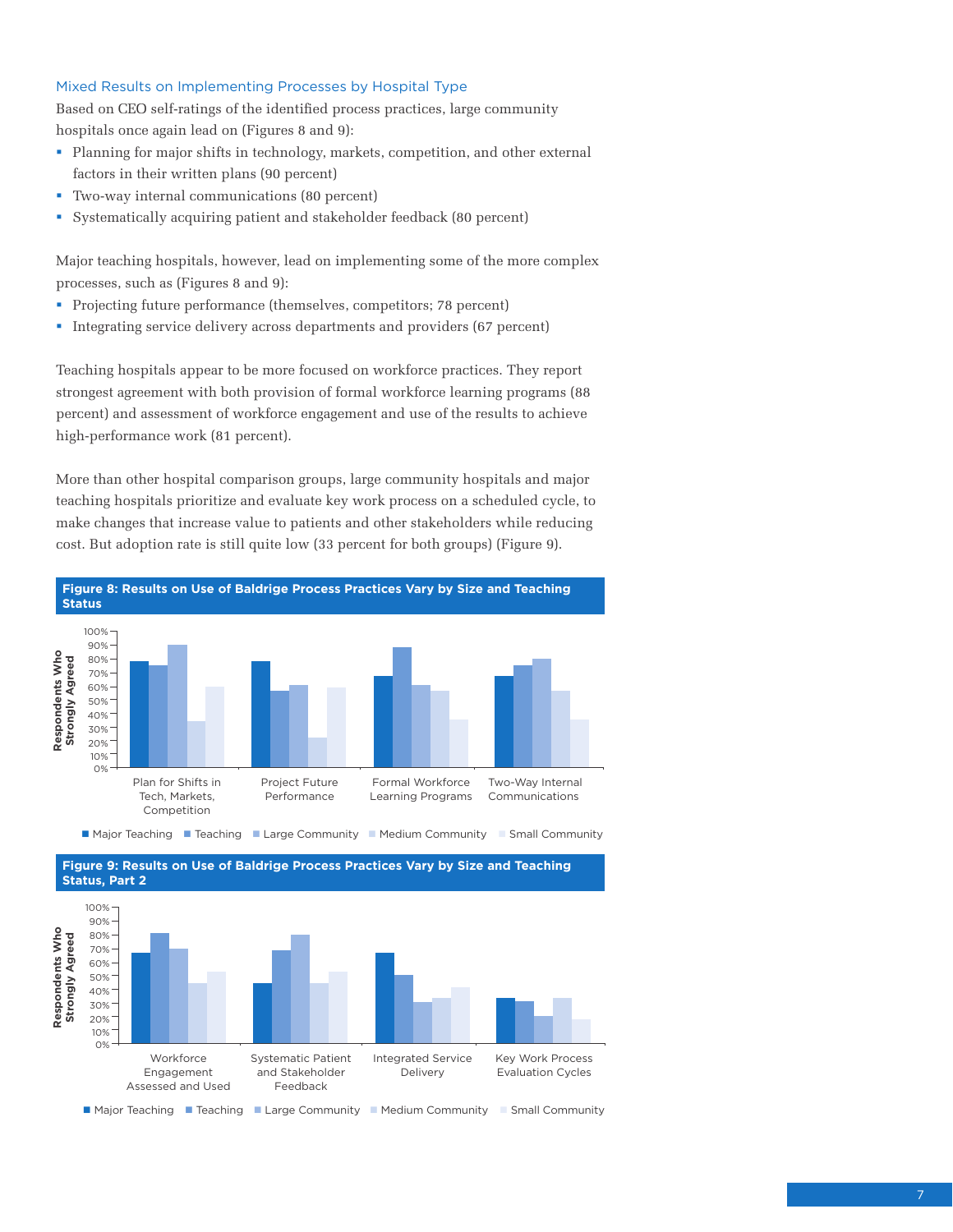## **Getting Results**

Overall, the hospitals we surveyed appear to be using key outcomes measures in both their service lines and patient segments (diagnostic groups and/or demographic groups). As noted earlier, approximately 60 percent strongly agreed with that statement (Figure 5).

Our research into the U.S. health system performance<sup>3,4</sup> tells us that health systems show a weak ability to align performance across member hospitals, as measured by both overall performance and overall rate of improvement for member hospitals. In our survey, the 100 Top Hospitals CEOs reported similar internal alignment issues within individual hospitals. Only 44 percent of respondents strongly agreed that they had good alignment of results across the whole organization (Figure 5).

# Outcomes Measurement Widely Adopted, But More Focus Needed on Organization-Wide Alignment Practices

Teaching and major teaching hospitals appear to be measuring outcomes by service line and patient segment much more than other classes. These two groups report the highest "strongly agreed" percentages for key measures of healthcare outcomes by service line and patient segment — 81 and 78 percent, respectively (Figure 10). This could be due to how they are structured; there may be more service line and patient segmentation in teaching and major teaching hospitals, leading to more measurement at that level.

Although none of the comparison groups show strong alignment of results across the whole organization, large community hospitals appear to have made the most progress — 60 percent of the CEOs in this group strongly agreed with the good alignment of results statement (Figure 10).



#### **Further Research Needed**

This study has provided a descriptive analysis of certain management practices within 100 Top Hospitals winners. Most have adopted Baldrige practices, but not as a part of a Baldrige award application. We have validated top performer adoption of the specific practices tested. However, because we have not tested adoption by nonwinners, we cannot gauge the direct relationship to higher performance. This is an area of interest for further research to establish evidence-based management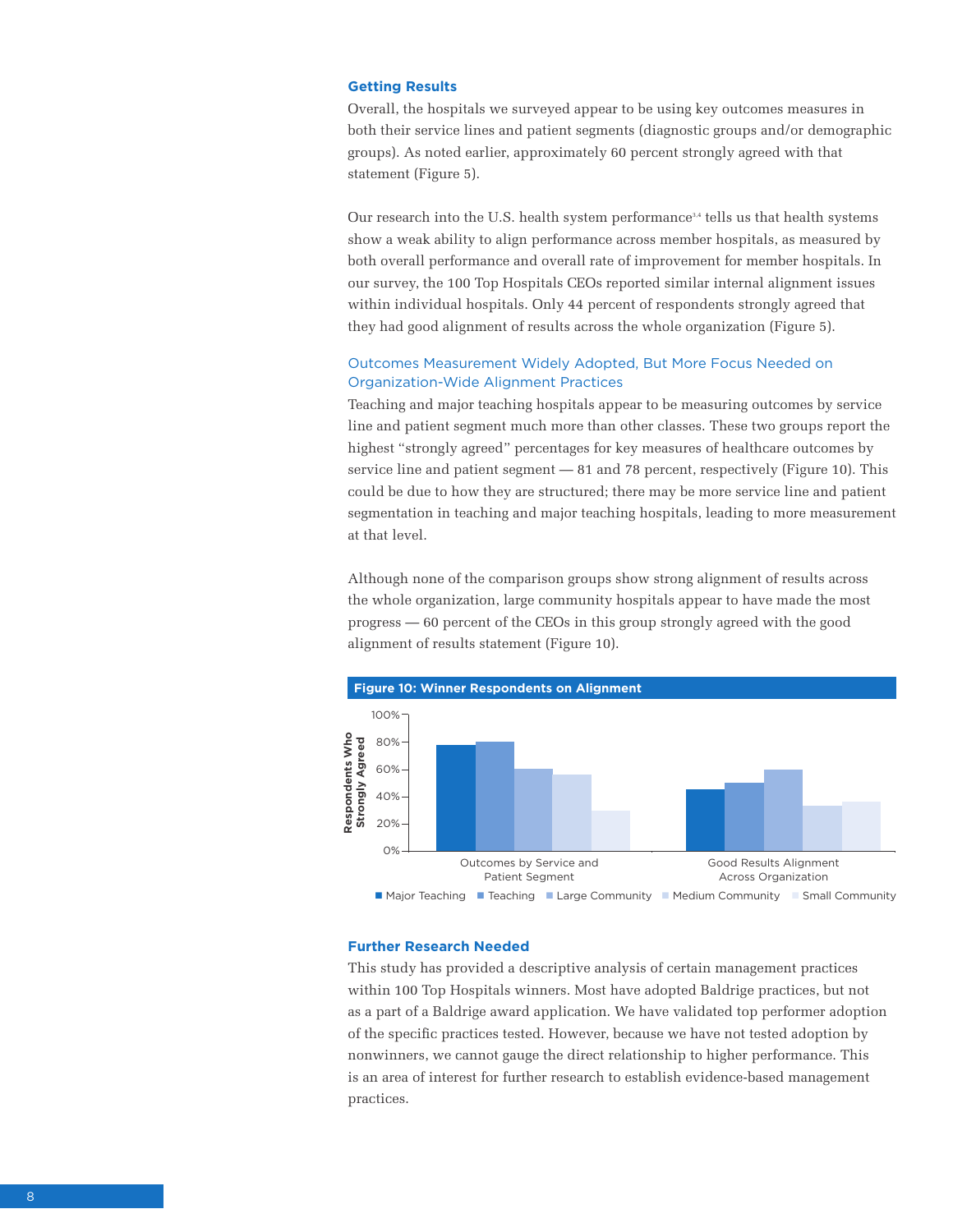Class differences in adopting these practices may primarily be caused by differences in organizational structure among hospitals. Although all classes of winning hospitals have high adoption rates for organization environment practices, the impact of size and teaching status on process and outcome practice adoption requires further research.

In previous research, we established evidence that Baldrige Award winners are significantly more likely to be 100 Top Hospitals winners and perform at the top 3 percent of all hospitals. In future studies, we hope to examine which Baldrige practices lead to improved outcomes in both clinical and operational performance, beginning the journey to identifying true, evidence-based management "best" practices.

#### **Key Takeaways for Healthcare Executives**

The data show that top performers have not yet identified best practices for fully aligning results across patient care, operations, and support systems. However, the strong minority of winning hospital executives (44 percent) who have achieved this alignment may be in a much better position to move outside the walls of their organizations and tackle the changes driven by payment reform. To get started, it may be useful to:

- § Evaluate your own organization's adoption of the practices implemented by top performers (See appendix for survey questions)
- § Start small with bundled payment projects, allowing for small-scale learning with regard to integrating all components
- § If you are already farther along the road, consider projects that will provide experience integrating across care settings and with your strategic partners

Success may lie in leadership's ability to encourage greater collaboration among providers and to design patient-centered delivery models that focus on the right care, in the right setting, at the right time. Carrying out this redesign of the healthcare system alongside — but not in advance of — changes in payment incentives is the new challenge faced by all hospital leaders.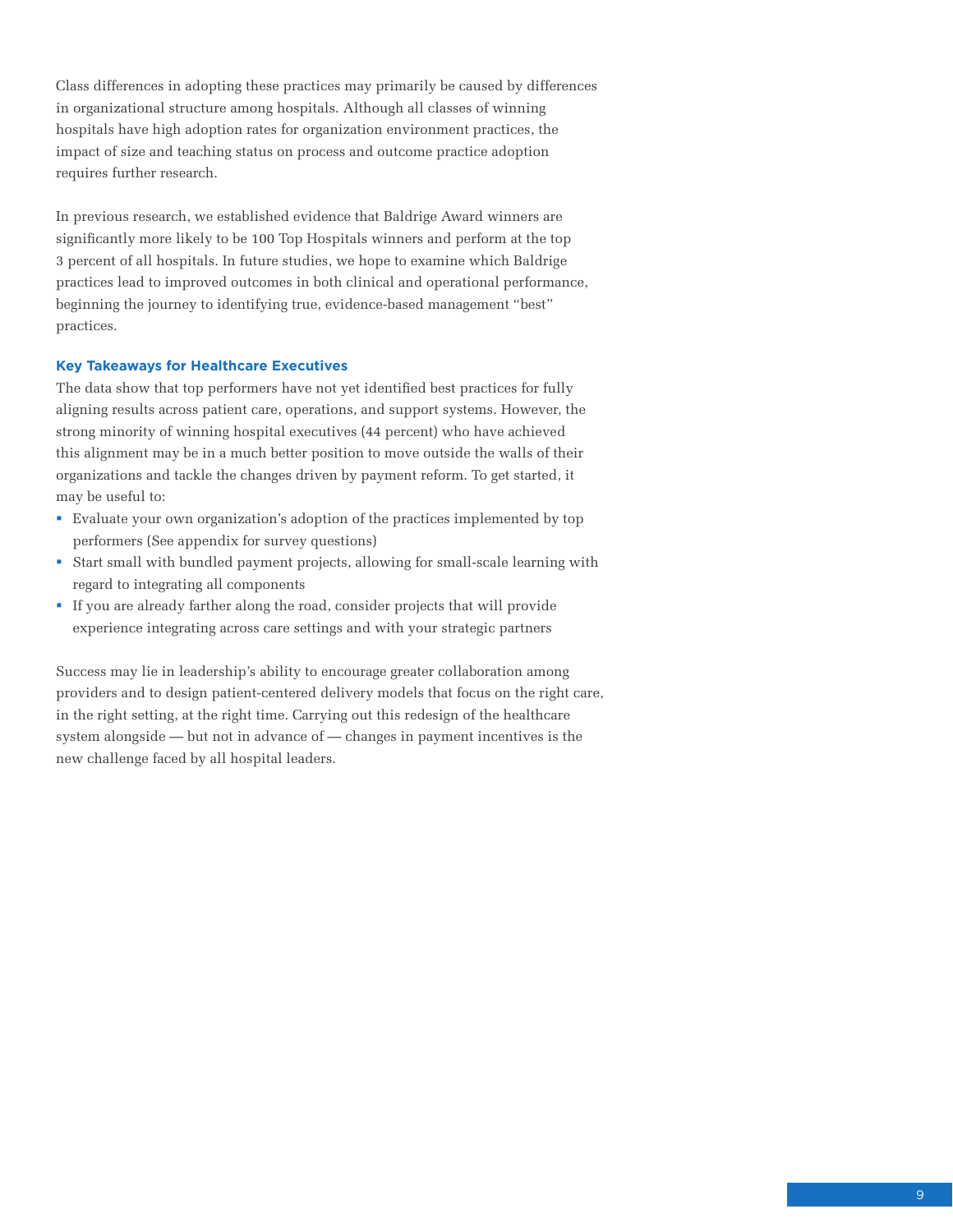# Appendix: Baldrige Practice Survey Questions and Response Summary

| Cat          | Q#             | <b>Baldrige Practice Question</b>                                                                                                                                                                                                                                                 | <b>Mean</b><br><b>Score</b> | <b>Strongly</b><br><b>Agree</b> | Agree;<br><b>Strongly</b><br><b>Agree</b> |
|--------------|----------------|-----------------------------------------------------------------------------------------------------------------------------------------------------------------------------------------------------------------------------------------------------------------------------------|-----------------------------|---------------------------------|-------------------------------------------|
| E.           | $\mathbf{1}$   | We have a written assessment of our organization's core competencies and their relationship to our<br>mission.                                                                                                                                                                    | 4.2                         | 49%                             | 81%                                       |
| Е            | 2              | We have a written market profile that includes key market segment requirements.                                                                                                                                                                                                   | 4.2                         | 49%                             | 81%                                       |
| Е            | 3              | We have identified our key stakeholders, suppliers, and partners.                                                                                                                                                                                                                 | 4.7                         | 76%                             | 95%                                       |
| Е            | $\overline{4}$ | We have defined our key stakeholder, supplier, and partner roles in relationship to our organization.                                                                                                                                                                             | 4.3                         | 48%                             | 87%                                       |
| E            | 5              | We routinely address our key stakeholder, supplier, and partner relationships in our planning,<br>performance improvement, and communications processes.                                                                                                                          | 4.3                         | 46%                             | 89%                                       |
| Е            | 6              | We have a detailed profile of our workforce (i.e., by employment segment, detailing education levels,<br>longevity, age mix, diversity, and other factors important to achieving organizational goals).                                                                           | 4.3                         | 58%                             | 86%                                       |
| Е            | $\overline{7}$ | Our workforce understands our goals and can be relied upon to take actions that support<br>achieving them.                                                                                                                                                                        | 4.5                         | 60%                             | 95%                                       |
| P            | 8a             | Our organization develops a written strategic plan that uses data and other inputs to address early<br>indications of major shifts in technology, markets, healthcare services, patient and stakeholder<br>preferences, competition, the economy, and the regulatory environment. | 4.6                         | 67%                             | 92%                                       |
| P            | 8b             | Our organization develops a written strategic plan that uses data and other inputs to address<br>projections of future performance (both ours and our competitors).                                                                                                               | 4.4                         | 59%                             | 87%                                       |
| P            | 9              | We provide formal programs for workforce learning that include leadership skills development,<br>succession planning, and development of future organizational leaders.                                                                                                           | 4.5                         | 59%                             | 92%                                       |
| P            | 10             | We use structured communication processes, in both directions, between leadership and workforce.                                                                                                                                                                                  | 4.6                         | 59%                             | 97%                                       |
| P            | 11             | We have identified and regularly assess key elements of workforce engagement, and we use the<br>results to achieve high-performance work.                                                                                                                                         | 4.6                         | 62%                             | 92%                                       |
| P            | 12             | We systematically communicate with patients and stakeholders to obtain feedback on services,<br>understand expectations, define market segment needs, identify business opportunities, improve<br>marketing efforts, and grow market share.                                       | 4.5                         | 57%                             | 97%                                       |
| P            | 13             | We are structured to deliver integrated services to distinct groups of patients, across departmental<br>lines and service provider types.                                                                                                                                         | 4.3                         | 43%                             | 97%                                       |
| P            | 14             | We prioritize and evaluate each key work process on a scheduled cycle, using data and user feedback<br>to make changes that increase value to patients and stakeholders while reducing cost.                                                                                      | 3.8                         | 27%                             | 94%                                       |
| R            | 15             | We have key measures of healthcare outcomes by service line and patient segment (diagnostic<br>groups and/or demographic groups).                                                                                                                                                 | 4.5                         | 60%                             | 92%                                       |
| $\mathsf{R}$ | 16             | There is good alignment of results across all patient care services, operational systems, and<br>support systems.                                                                                                                                                                 | 4.4                         | 44%                             | 68%                                       |

*Category Key: E = Organizational Environment; P = Process; R = Results*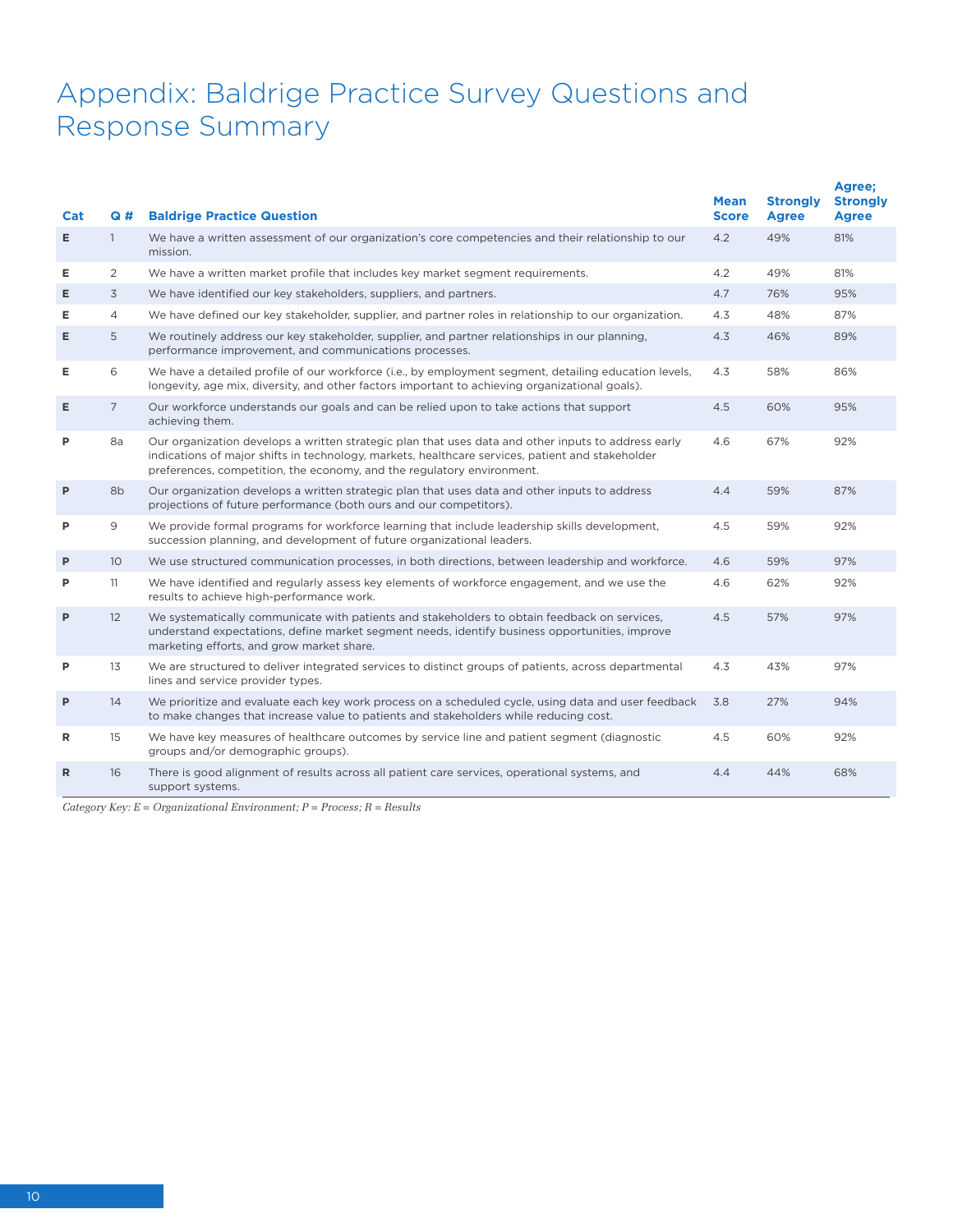# **References**

1 Foster, D.A. and Chenoweth, J. "Comparison of Baldrige Applicants and Award Recipients with Peer Hospitals on a National Balanced Scorecard." Truven Health Analytics. October 2011.

2 100 Top Hospitals Center for Healthcare Improvement. "100 Top Hospitals CEO Insights: Keys to Success and Future Challenges." Truven Health Analytics. August 2011.

3 "15 Top Health Systems, Study Overview and Research Findings." Truven Health Analytics. April 2012

4 "10 Top Health Systems Abstract." Truven Health Analytics. March 2009.